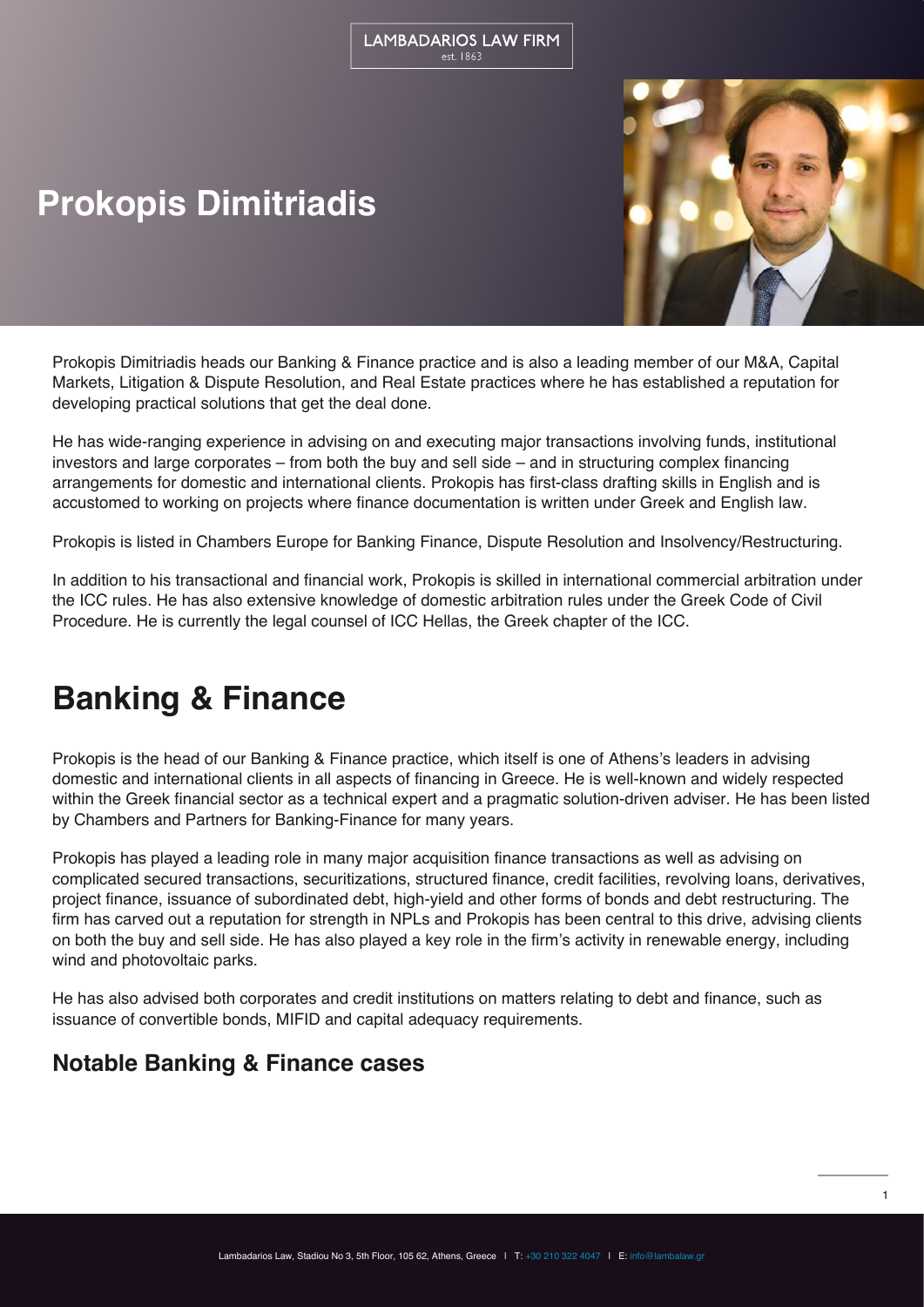- Lenders Counsel to **EBRD** for the €30m financing of CVC acquisition of a major Hospital in the Athens metropolitan area.
- Lender's counsel to **EBRD** for a loan note to a Greek corporate.
- Advising on the participation of **EBRD** in the largest equity raising by a Greek company this year the €700m increase of capital by Lamda Development for the construction of the Hellinikon Project.
- Advising **EBRD** in the financing of Papoutsanis S.A. a leading cosmetics maker in Greece.
- Advising **EBRD** on its equity participation in the newly established Energy Exchange that will be the new regulator of a new capital markets organization consisting of ADMIE, LAGIE, Athens Stock Exchange (ATHEX) and the Cyprus Stock Exchange that will be established for the first time in Greece for the trading of energy.

#### **Lenders' Counsel Infrastructure**

- Advising the consortium of lenders (NBG, Piraeus and Alpha) providing acquisition finance to **Avi Alliance** (a subsidiary of Canadian fund PSP), which is participating to the public tender for the acquisition of a 30% stake at Athens International Airport for a financing that would exceed €1 billion.
- Lenders' counsel on the bidding by **Terna and Egis for Egnatia Odos S.A.** a major toll road in the North of Greece tendered by the HRADF as part of the privatization program of the Greek State estimated at a value of €700m.
- Lenders' counsel to **National Bank of Greece** for the refinancing of a wind-farm project.
- Lenders' counsel to **National Bank of Greece** to advise on the acquisition of a 12MW photovoltaic park in Greece.
- Lenders' counsel to **National Bank of Greece** for the refinancing of a Quest Pylos Energy S.A.
- Advising on the **National Bank of Greece** Business Seeds program for investing in start-ups, a key part of its activities to support the Greek economy.
- Advising the four major **Systemic Greek banks** (NBG, Piraeus, Eurobank and Alpha) in all aspects of the issue of a syndicated bond loan amounting to €35m for Terna Magnesite.
- Advising on a €130m syndicated corporate bond loan to GEK Terna led by **Piraeus Bank** as mandated lead arranger.

#### **Lenders' Counsel Corporate / Real Estate / High Yield**

- Lenders' counsel to **Alpha Bank** on the first REO transaction to take place in Greece selling a group of real estate assets to Brooklane Capital for over €90m.
- Advising **Alpha Bank** for the sale of three major real estate assets against the purchase price of approximately €37m through a share sale-and-purchase transaction sold to Brooklane Capital. This transaction included a large cinema complex in the Athens Metro area.
- Advising **Alpha Bank** in financing Hines for the development of Academy Gardens a greenfield project in the Athens Metro Area.
- Retained by **Alpha Bank** to advise on the refinancing of a major construction company.
- Advising **Hines** on the acquisition of several hotels in Crete through two major shares sale and purchase transactions valued in total at the amount of approximately €150m.
- Advising **Energean Oil and Gas** on a major capital market transaction for the issuance of a High Yield Bond with Citigroup Global Markets for €250m.

#### **Non-Performing Loans (NPLs)**

- Advising **Piraeus Bank** on the sale of multiple NPL portfolios totaling approximately €700m.
- Advised **Piraeus Bank** on the sale of €300m of NPLs using the Greek NPL law.
- Advising **Davidson Kempner European Partners** in acquiring a €800m portfolio of non-performing loans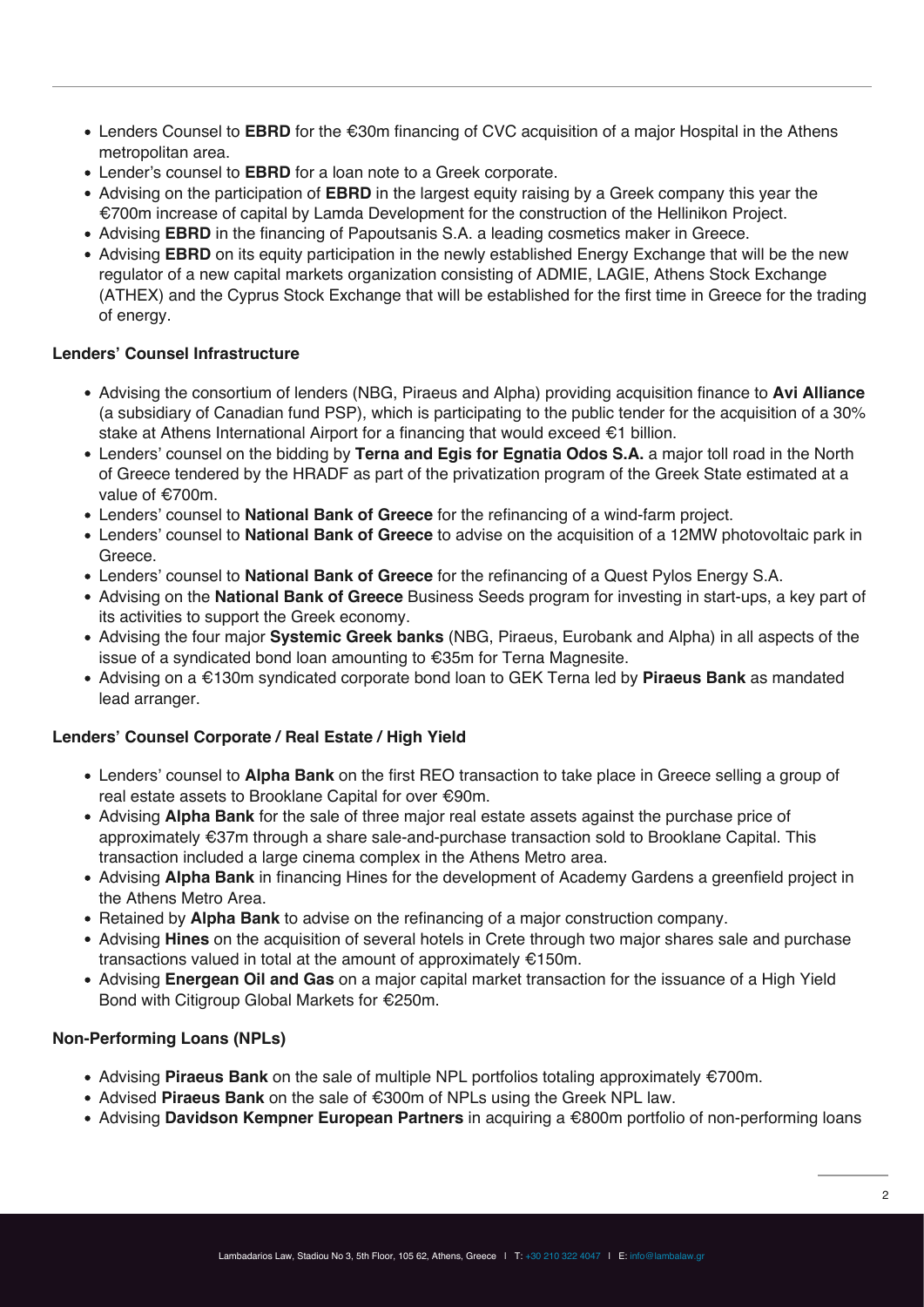secured on marine and real estate assets originated by Piraeus Bank for €300m under the securitization and NPL Greek law.

- Advised **Lone Star** funds in the bid for Project Jupiter a secured NPL SME portfolio tendered By Alpha Bank of a value over €1 billion.
- Advising **Lone Star,** a leading US fund, on the potential acquisition of a €1.6 billion NPL portfolio tendered by Piraeus Bank.
- Advising **Lone Star,** a leading US fund, on the potential acquisition of an NPL portfolio tendered by Alpha Bank. A deal with asset value over €1 billion.
- Advising **Lone Star,** a leading US fund, on the potential acquisition of an NPL portfolio tendered by Piraeus Bank. A deal with asset value over €1billion.
- Advised **Hoist Finance, PwC and Qualco** in the formation of a JV and the winning bid on the Single Liquidation Project tendered by the Bank of Greece for the servicing of a €9 billion portfolio of NPLs stemming from 16 bad banks, creating the first NPL platform in Greece.
- Advised **Hoist Finance** in an effort to acquire two portfolios of NPLs with total value of €2 billion tendered by Eurobank.
- Advising **Hoist Finance** in the bid process for the acquisition of an NPL portfolio at €1.3 billion tendered by Alpha Bank.
- Retained by **King Street**, a global hedge fund to work on a multimillion-euro transaction involving the acquisition of an NPL portfolio.

### **Acquisition Finance – Asset Finance**

- Advising a consortium of **Glencore** and **Carlyle** in the public tender for the privatization of Hellenic Petroleum, as well as its acquisition financing.
- Advising **Mohegan Gaming & Entertainment** in its participation to the public tender for the concession of a Casino License and the financing of the Hellinikon Integrated Resort Casino. Project tendered out by the Hellenic Ministry of Finance and the Hellenic Gaming Commission. This project is estimated at over €1 billion.
- Advising **Hines** is its financing of the acquisition and development of a new business complex in Athens.
- Advised **Hines** on €100m bank financing for the acquisition of five hotels in Crete.
- Advised **Coller Capital** a leading secondary market fund on the acquisition of a majority stake on a listed in the ATHEX REIC for €200m.

### **Regulatory & Bankruptcy / Insolvency**

- Advising Credit Suisse on the potential impacts of Brexit on the way cross-border financial services are offered.
- Advising **Deutsche Bank** in the taking of security over listed shares in the Athens Stock Exchange.
- Advising **PQH** single liquidation platform on regulatory and compliance matters.
- Advising **PQH** on the drafting and execution of SLAs with technological providers and the operation of the single technology platform and the portfolio on-boarding and migration to the STP.
- Advising **PQH**, the single liquidation project run by PWC, Qualco and Hoist Finance, on regulatory matters of banking regulation, specifically focused on NPLs.
- Retained by **Hoist Finance** to advice on the issuance of an NPL servicing license by the Bank of Greece under Law 4354/2015.
- Our team advised the executive management of a systemic Bank on an ongoing investigation by the SSM (single supervisory mechanism) of the ECB supervision function.
- Retained by **Swiss Fund** and the bondholders to file for bankruptcy proceedings against Folli Follie Group a listed entity with global operations with financing difficulties defaulting on its debt obligations against creditors for over €500m.
- Advised Credit Suisse on regulatory issues faced by the Bank due to Brexit and how the bank should continue providing its services in Greece post Brexit.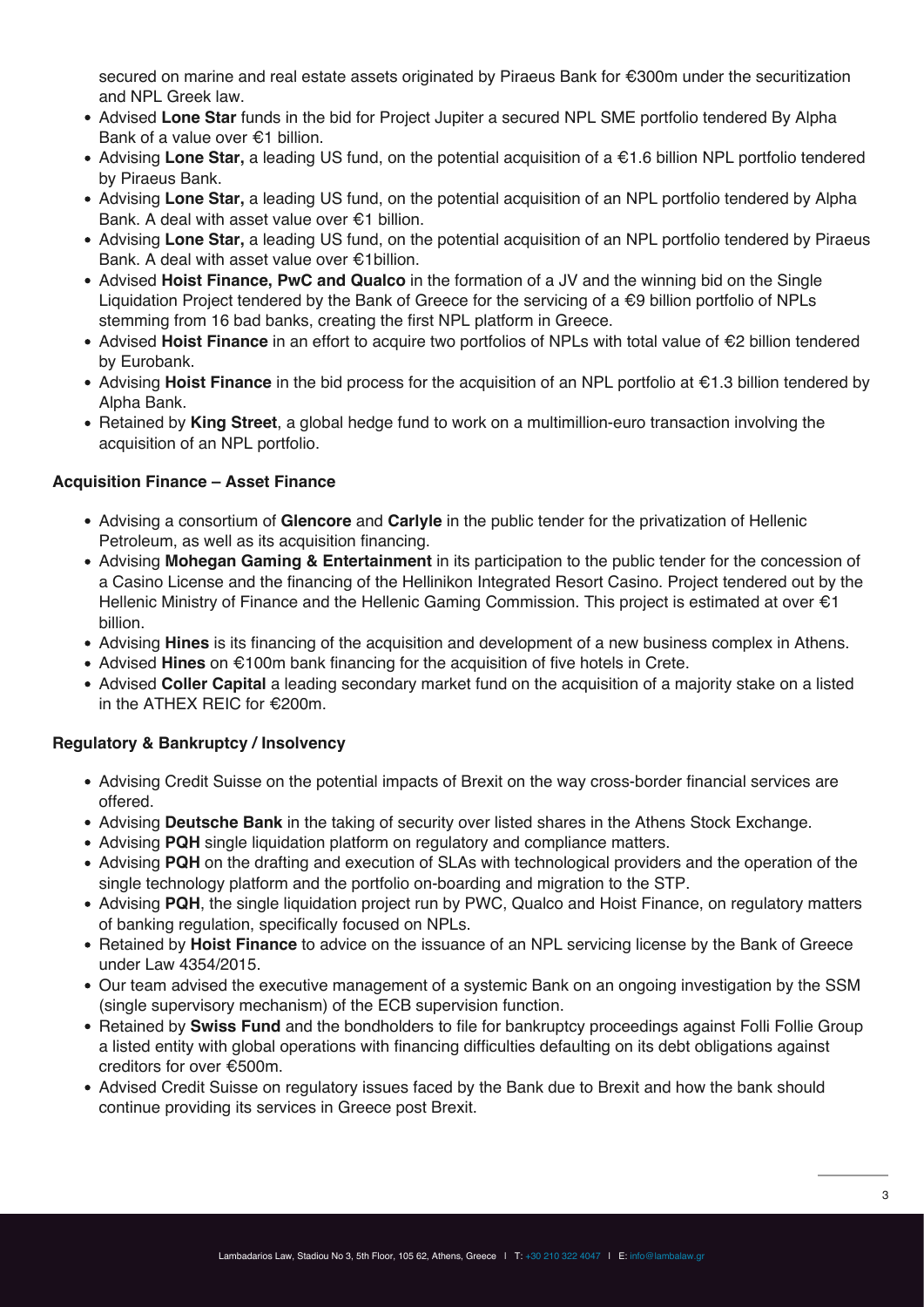# **M&A**

Prokopis plays a leading role in our thriving M&A practice, working with a wide range of corporate and institutional clients on major strategic transactions. He has been a key adviser to DEPA, the public gas corporation, during its restructuring and privatization, and to a consortium tendering for a €1 billion majority stake in the privatization of Hellenic Petroleum. Prokopis has also advised on the buy or sell side in numerous NPL transactions.

### **Notable M&A cases**

### **Public MA & Privatizations**

- Advising DEPA the **public gas corporation** on the €1 billion restructuring of the group and subsequent privatization by the HRADF. This transaction is the largest restructuring ongoing in Greece in the Energy sector. It is one of the largest reverse mergers under the new corporate transformation law. It is also part of the Greek privatization programme, having been agreed with the EU, ECB and the IMF, and part of the liberalization of the Greek gas market under the unbundling of the gas services.
- Advising DEPA the **public gas corporation** on the privatization process run by the HRADF for the sale of DEPA Commercial.
- Advising DEPA the public gas corporation on the privatization of DEPA Infrastructure through a privatization process run by the HRADF for the sale of the gas grid infrastructure around Greece.
- Advising the **HRADF**(Hellenic Republic Asset Development Fund) for the sale of 5% of the Hellenic Telecommunications Organization (ΟΤΕ) to Deutsche Telecom for €280m as part of the privatization program of the Hellenic Republic.
- Advising a consortium of **Glencore** and **Carlyle Group** on the international public tender for the acquisition of a majority stake and the privatization of Hellenic Petroleum for over €1 billion.
- Advising **Davidson Kempner** European Partners in relation to an acquisition of a listed company in Greece.
- Retained by **Siemens** to advise on the privatization of ROSCO, the company that is responsible for the maintenance and service of the rolling stock of the Greek railways. This process is run by the Hellenic Republic Asset Development Fund.
- Advising **Warburg Pincus**, a US private-equity firm in an acquisition of a listed company in the Athens Stock Exchange.
- Advised **Coller Capital** a leading secondary market fund on the acquisition of a majority stake on a listed in the ATHEX REIC for €200m.
- Advised **Dolphin Capital** on the €150m acquisition and leaseback of a portfolio of 28 state properties. This is part of the privatization program of the Greek State run by the Hellenic Republic Asset Development Fund.

### **Private Equity & Other Financial Investors**

- Advising **Piraeus Bank** on the sale of €700m of NPLs collateralized with real estate assets around Greece.
- Advising **Piraeus Bank** on the sale of €400m of NPLs collateralized with real estate assets in Serbia.
- Advising **Davidson Kempner European Partners** in bidding for a €800m portfolio of NPLs secured on marine and real estate assets originated by Piraeus Bank.
- Advising **LoneStar,** a leading US fund, on the potential acquisition of a €1 billion NPL portfolio tendered by Alpha Bank.
- Advising **LoneStar,** a leading US fund, on the potential acquisition of a €1.6 billion NPL portfolio tendered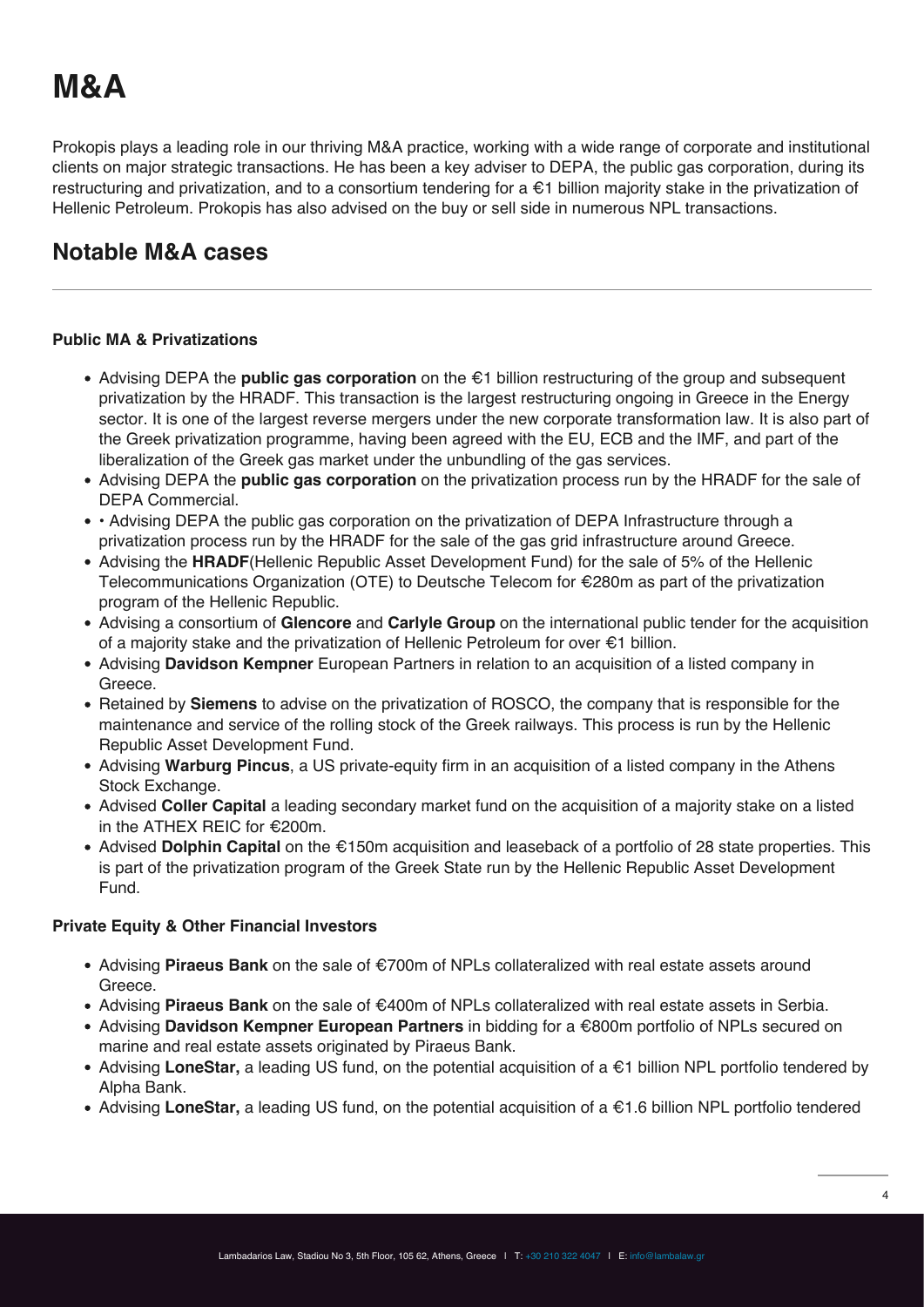by Piraeus Bank.

- Advised **Fortress** in its effort to acquire the €280m car-rental company AVIS from Piraeus Bank.
- Advising **Hines** on the acquisition of several hotels in Crete through two major share sale-and-purchase transactions valued in total at approximately €70m.
- Advising **Hines** on the acquisition of two hotels in Ag. Nikolaos Crete through the acquisition of shares valued at €20m and subsequent refurbishment and repositioning of the assets for a total project value of over €40m.
- Advising **Hines Inc.** on a joint venture with the National Bank of Greece (NBG) to redevelop Athens Heart Mall into a 22,000-square-meter premium-outlet mall, named Gazi Outlets.
- Advising **Hines** on the acquisition of Academy Gardens, a large plot of land for development in the outskirts of Athens.
- Advising **Hines** on the acquisition of an office building in the centre of Athens.
- Advised **Hines** and Henderson Park on the bid for King George, a landmark hotel located in the centre of Athens.
- Advised **Hines and Henderson Park** on the bid for Hilton Athens Hotel, a landmark hotel located in the centre of Athens.
- Advising **Hines** on the acquisition of a large hotel complex owned and operated by a global tour operator.
- Advising **Grivalia REIC** on the potential acquisition of a major real estate asset in Thessaloniki against a purchase price of approximately €50m through a share sale-and-purchase transaction.
- Retained by **Energean Oil and Gas** to advise on the investment by Third Point LLC for €100m.
- Advised **Eurobank** on the competition aspects of its potential merger with National Bank of Greece.
- **Dolphin Capital** and Third Point LLC on the due diligence and acquisition of Credit Agricole Leasing Hellas., a company with approximately €450m of finance lease receivables and nearly 2,000 contracts across Greece as well as 150 properties and 200 employees.

## **Real Estate**

Prokopis has advised both corporate and institutional clients on a wide range of real estate transactions, particularly in the areas of hotels and leisure, and retail and commercial development in Athens.

### **Notable Real Estate cases**

#### **Real Estate Investment Companies REICs**

Retained by **Grivalia REIC** for the €30m acquisition of the Asteria Hotel in the Athens Riviera. This will be one of the major development assets in the Athens area to be operated by a luxury operator with a total development budget in excess of €80m.

#### **Real Estate Funds**

- Advising **Hines** in several projects in Greece including the successful acquisition of a landmark hotel near the center of Athens for €33m.
- Advising **Hines** on project Cyan for the acquisition of several hotels in Crete through two major share saleand-purchase transactions valued in total at approximately €70m.
- Advising **Hines** on project Hermes for the acquisition of two hotels in Ag. Nikolaos Crete through and acquisition of shares valued at €20m and subsequent refurbishment and repositioning of the assets for a total project value of over €40m.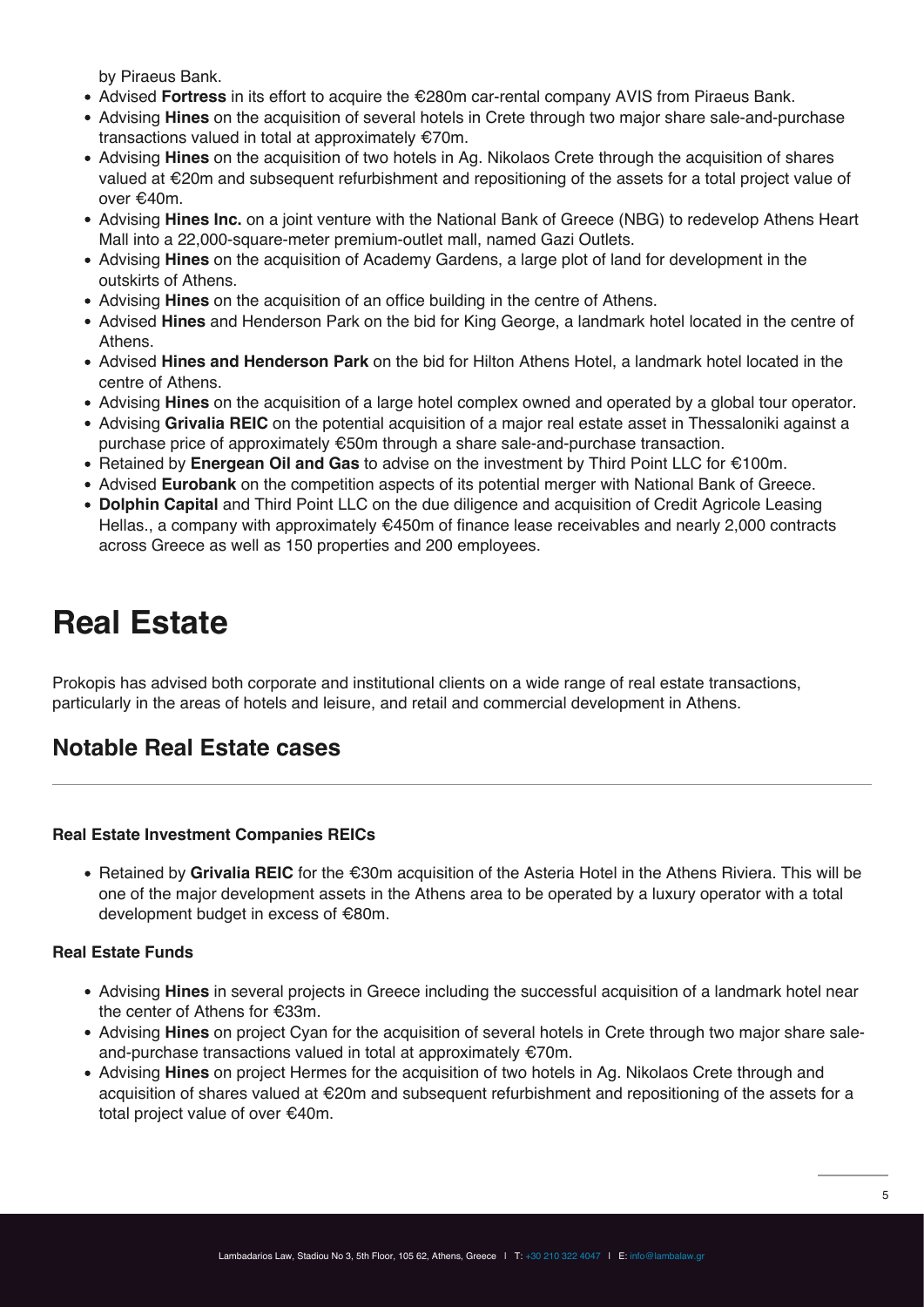- Advising **Hines** on a joint venture with the National Bank of Greece to redevelop Athens Heart Mall into a 22,000m<sup>2</sup> premium-outlet mall, named Gazi Outlets.
- Advising **Hines** on the acquisition of Academy Gardens, a large plot of land for development in the outskirts of Athens including the construction and leasing out to major retailers.
- Retained by the owners of the **Grand Hyatt** in Athens to advise on the day-to-day operations of the hotel.
- Advising **Hines** on the acquisition of a prominent office building in the center of Athens.
- Advising **Hines** on the acquisition of a large hotel complex owned and operated by a global tour operator.
- Advising **Hines** on the acquisition of a large shopping mall in the larger Athens metro area.
- Advising **Hines** and Henderson Park in the arranging of the real estate acquisition finance of €40m for a new hotel in the Athens area.
- Advised **Hines** and Henderson park on the bid for King George, a landmark hotel located in the center of Athens.
- Advised **Hines** on the bid for Hilton Athens Hotel, a landmark hotel located in the center of Athens.
- Advising **Brooklane Capital** on an acquisition of a portfolio of 200 real estate assets from Eurobank for over €100m.
- Advising **Leading European REIC** in multiple acquisitions of shares and real estate assets in Greece totaling over €60m.
- Advising **Chenavari** on project Zoia for the acquisition of a large number of real estate assets against the purchase price of approximately €57m through multiple share sale-and-purchase transactions.
- Advised **Coller Capital,** a leading secondary market fund, on the acquisition of a majority stake on a listed in the ATHEX REIC for €200m.
- Advised **Dolphin Capital** on the €150m acquisition and leaseback of a portfolio of 28 state properties. This is part of the privatization program of the Greek State run by the Hellenic Republic Asset Development Fund.
- **Dolphin Capital** and **Third Point LLC** on the due diligence and acquisition of Credit Agricole Leasing Hellas., a company with approximately €450m of finance lease receivables and nearly 2,000 contracts across Greece, as well as 150 properties and 200 employees.
- **Retained by Diamond Resorts Inc.** in its acquisition of the leading Greek timesharing company with interests in five-star hotel complexes in Greece.

### **Collateralized Non – Performing Loans – REOs**

- Advised **LoneStar** funds in the bid for Project Jupiter, a secured NPL SME portfolio tendered by Alpha Bank with a value over €1 billion.
- Advising **LoneStar,** a leading US fund, on the potential acquisition of a €1.6 billion NPL portfolio tendered by Piraeus Bank.
- Advising **Davidson Kempner European Partners** in bidding for a €800m portfolio of NPLs secured on marine and real estate assets originated by Piraeus Bank.
- Advising **Alpha Bank** on the first REO transaction in our jurisdiction the sale of a portfolio of real estate assets to Brooklane Capital for €90m.
- Advising **Alpha Bank** for the sale of three major real estate assets against the purchase price of approximately €37m through a share sale-and-purchase transaction to Brooklane Capital. This transaction included a large cinema complex in the Athens Metro area.
- Advising **Piraeus Bank** on the sale of €700m of NPLs collateralized with real estate assets around Greece.
- Advising **Piraeus Bank** on the sale of €400m of NPLs collateralized with real estate assets in Serbia.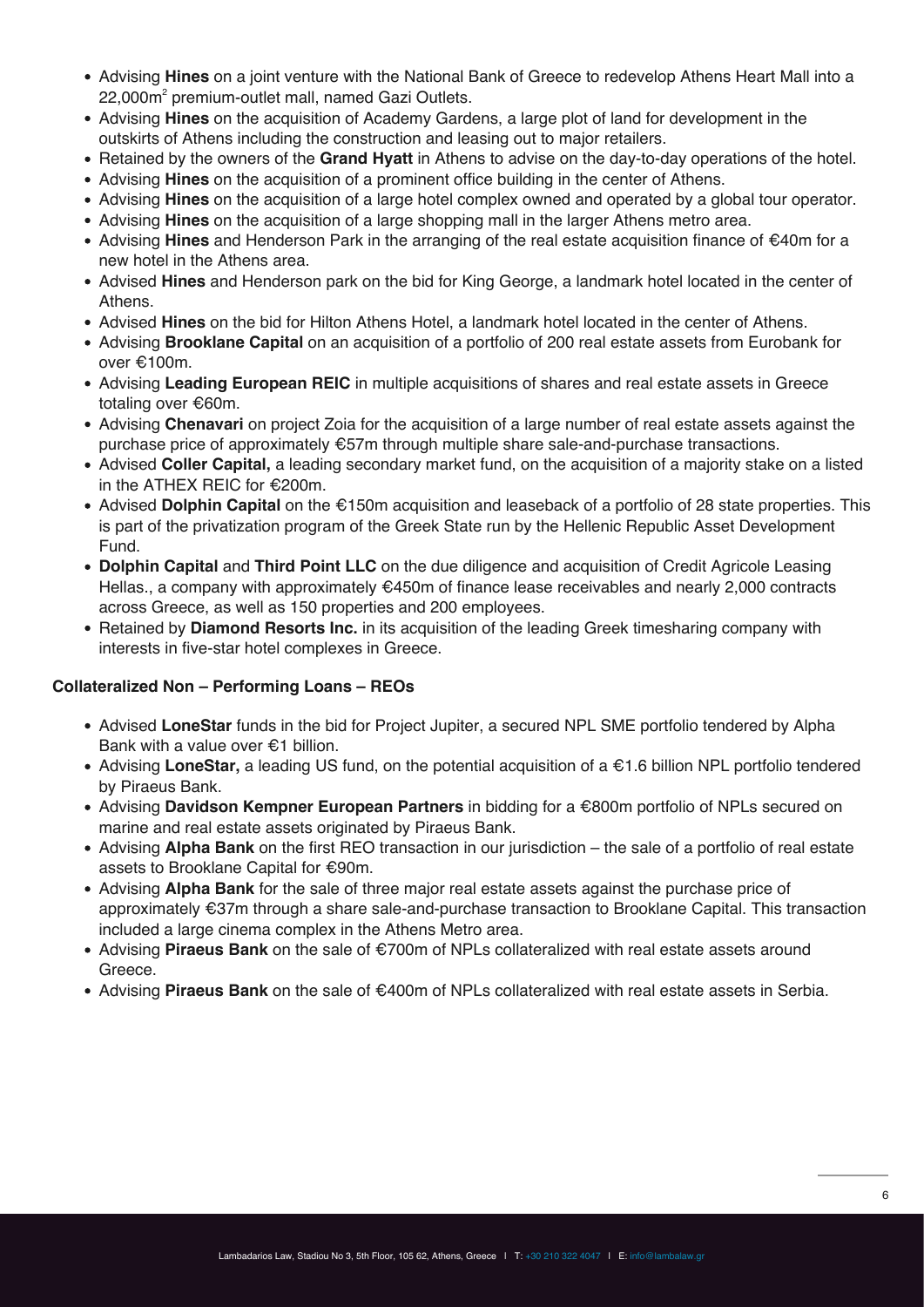## **Dispute Resolution**

### **Notable Dispute Resolution cases**

- Advising **Energean Oil and Gas** on several litigation cases in the oil and gas sector against both the Greek State and other competitors, focusing especially on drilling and exploration rights stemming from oil and gas concession agreements.
- Advising **Kavala Oil** on litigation case against Hellenic Grid Operator (ADMIE) regarding multimillion-euro claims.
- Advising **Kavala Oil** in defense of a number of lawsuits by its minority shareholders regarding the annulment of its general shareholders' meetings.
- Representing **HRADF** in a multimillion-euro civil claim against COSCO stemming from the privatization of the Port of Piraeus.

### **Arbitration**

- Representing **Leidos** (former SAIC) in the Supreme court in a litigation matter on annulment of an ICC arbitration award.
- Won a significant ICC case for **Leidos** (former SAIC) in a multimillion-euro claim against the Greek State for the security of the Olympic Games of Athens 2004.
- Representing the largest banking institution in Greece in an ICC/ad hoc arbitration for €90m.
- Represented the Dubai authority for construction works in the recognition and enforcement of the award in Greece regarding a sewage project in Dubai.
- Successfully represented **Credit Agricole** in a major banking arbitration dispute under the ICC rules of international arbitration for claims of €200m. Co-counsel in this matter with Clifford Chance in Paris.
- Represented the **Bolton Group** in a €50m ICC arbitration against the Greek State arising out of the privatization of Athens Papermill S.A.
- **Represented** The construction joint venture on the **Ionia Odos road** concession agreement in an ICC arbitration against the Greek State in relation to all claims arising out of a design and construction agreement for the construction of a motorway in western Greece with a value of approximately  $\epsilon$ 1 billion.
- **Represented** The construction joint venture on the **E-65 road** concession agreement in an ICC arbitration against the Greek State in relation to all claims arising out of a design and construction agreement for the construction of a motorway (E65) in Central Greece with a value of approximately €1 billion.
- Retained by **Slaughter and May** to advise on a highly complex corporate litigation matter involving a transaction with a series of buy-outs and divestments totaling over €1.5 billion and a possible €1.5 billionplus claim against members of a Board of Directors of a Greek company for claims of breach of fiduciary duty.
- **Represented Stet Hellas S.A.,** one of the first mobile telecommunications companies in Greece, and as subsidiary of Telecom Italia in an ICC arbitration brought against its exclusive distributor claiming amounts up to €150m.

## **Capital Markets**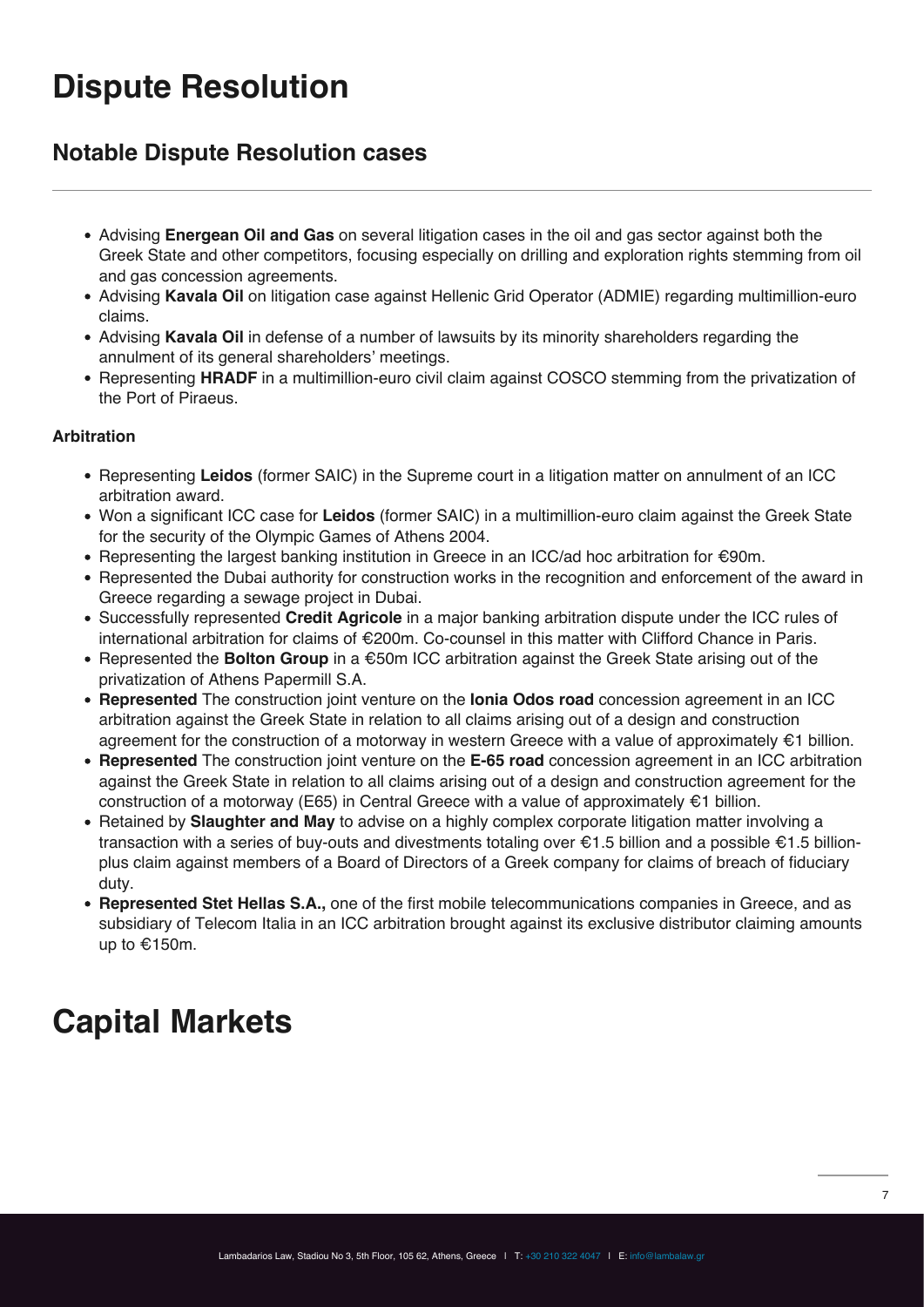- Advising the **HRADF** (Hellenic Republic Asset Development Fund) for the sale of 5% of the Hellenic Telecommunications Organization (ΟΤΕ) to Deutsche Telecom for €280m, as part of the privatization program of the Hellenic Republic.
- Advising on the participation of **EBRD** in the largest equity raising by a Greek company in 2020 the €700m increase of capital by Lamda Development for the construction of the Hellinikon Project.
- Advising **EBRD** on its equity participation in the newly established Energy Exchange that will be the new regulator of a new capital markets organization consisting of ADMIE, LAGIE, Athens Stock Exchange (ATHEX) and the Cyprus Stock Exchange.
- Advising **Piraeus Bank** on internal governance, audit committee, loan restructuring issues.
- Advising **Brig REIC** in its increase of share capital for €25m.
- Advising a consortium of **Glencore** and **Carlyle Group** on the international public tender for the acquisition of a majority stake and the privatization of listed entity Hellenic Petroleum for a transaction of a value of over €1 billion.
- Advising a **Davidson Kempner** in the acquisition of a €800m nominal value portfolio of non-performing loans secured on marine and real estate assets originated by Piraeus Bank using a combination of securitization and sub-participations.
- Advising **Davidson Kempner European Partners** in relation to an acquisition of a listed company in Greece.
- Advising **Lone Star,** a leading US fund, on the potential over €1 billion acquisition of an NPL portfolio tendered by Alpha Bank.
- Advising **Lone Star**, a leading US fund, on the acquisition of a portfolio of NPLs, collateralized with real estate assets, tendered by Piraeus Bank for a value of €1.6 billion.
- Advised **Coller Capital,** a leading secondary market fund, on the acquisition of a majority stake on a listed in the ATHEX REIC for €200m.
- Advising **Alpha Bank** for the sale of three major real estate assets against the purchase price of approximately €37m through a share sale-and-purchase transaction sold to Brooklane Capital. This transaction included a large cinema complex in the Athens Metro area.
- Advising **Alpha Bank** in financing Hines for the development of Academy Gardens, a greenfield project in the Athens Metro Area.
- Advising **Hines** on the acquisition of several hotels in Crete through two major share sale-and-purchase transactions valued in total at approximately €150m.

## **Project Finance & Development**

### **Notable Project Finance & Development cases**

### **Project Development**

- Advising a consortium of **Glencore** and **Carlyle Group** on the international public tender for the acquisition of a majority stake and the privatization of Hellenic Petroleum. This will be the largest privatization in Greece in last decade with the expected acquisition price to exceed  $\epsilon$ 1.3 billion.
- Advising **Mohegan Gaming & Entertainment** on the international public tender for the concession of a